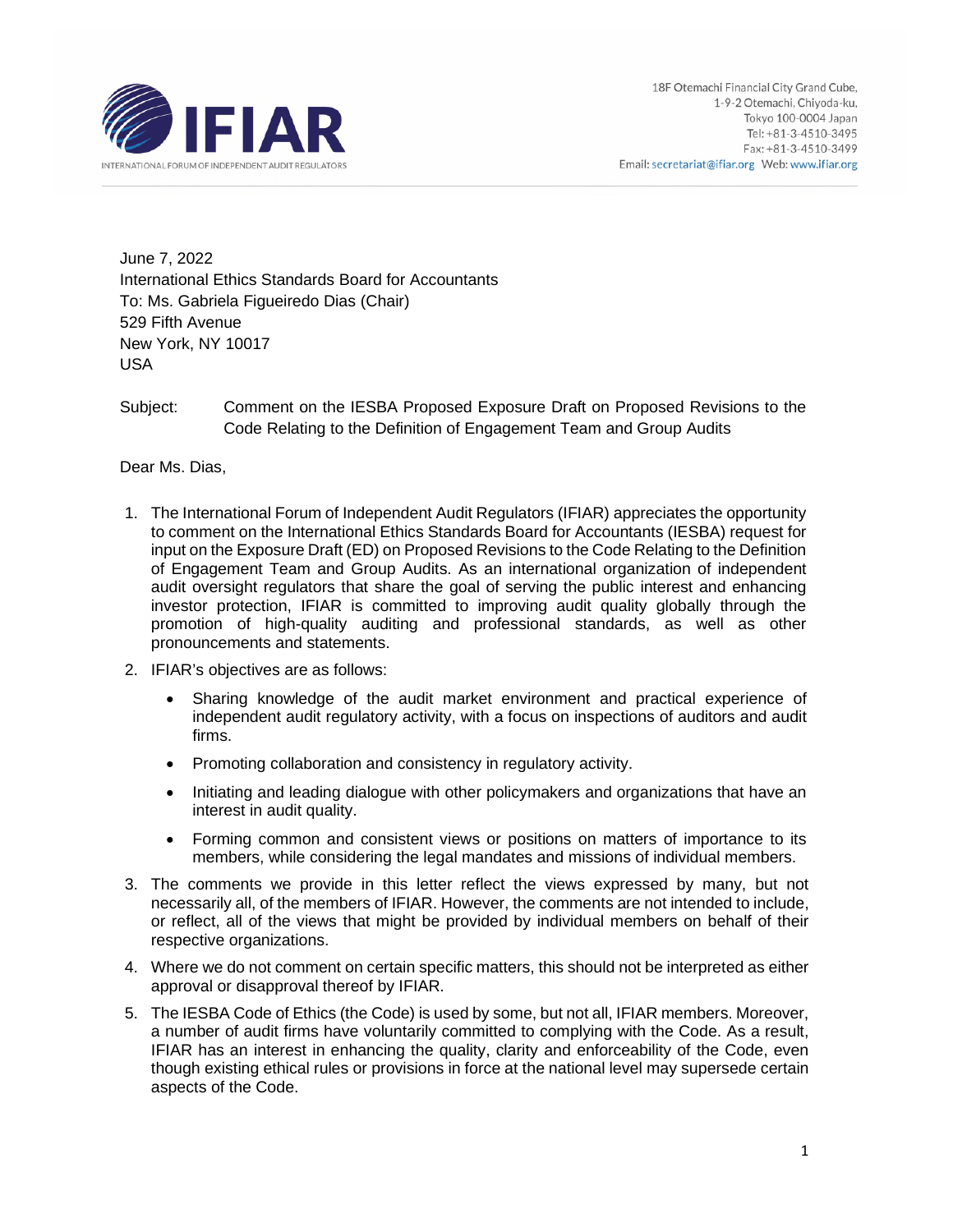

6. As audit regulators, we believe that the Code should be clear and enforceable and allow for audits to be performed on a consistent basis. The Code should incorporate provisions required to ensure appropriate and consistent auditor behavior: this means for IESBA to articulate clear ethical principles and supporting ethical provisions, along with clearly linked requirements, to promote better ethical behaviors and outcomes.

# **Overarching comments**

- 7. We welcome IESBA's initiative aimed at enhancing the requirements in the Code to address auditors' independence in a group audit context. We also support the alignment of a number of provisions in the Code to conform to changes in the International Auditing and Assurance Standards Board's (IAASB's) [Quality Management](https://www.iaasb.org/focus-areas/quality-management?utm_source=Main+List+New&utm_campaign=fa2075ab0d-EMAIL_CAMPAIGN_2022_02_28_03_26&utm_medium=email&utm_term=0_c325307f2b-fa2075ab0d-80667788) standards and [ISA 600 \(Revised\), Special](https://www.iaasb.org/publications/international-standard-auditing-600-revised-special-considerations-audits-group-financial-statements)  Considerations – *[Audits of Group Financial Statements \(Including the work of Component](https://www.iaasb.org/publications/international-standard-auditing-600-revised-special-considerations-audits-group-financial-statements)  [Auditors\)](https://www.iaasb.org/publications/international-standard-auditing-600-revised-special-considerations-audits-group-financial-statements)*. These efforts represent a step-forward to enhancing confidence and public trust in the audit profession. Nonetheless, we are of the view that the proposed requirements should be enhanced in light of the comments below.
- 8. We support the direction of the ED to:
	- Establish new defined terms and revise a number of existing terms, including for application with respect to independence in a group audit context;
	- Clarify and enhance the independence principles that apply to individuals involved in a group audit and firms engaged in the group audit, including firms within and outside the group auditor firm's network; and
	- More explicitly set out the process to address a breach of an independence provision at a component auditor firm, including reinforcing the need for appropriate communication between the relevant parties and with those charged with governance of the group audit client.

However, as noted by our comments in this letter, we believe there are areas where: (1) requirements could be strengthened; (2) terminology and definitions could be clarified; and (3) application material could be added to further improve the Code, thereby driving consistent application with the ultimate goal of enhancing audit quality.

9. We strongly recommend that IESBA aims to finalize the proposed revisions to the Code in order to align the effective date of the final provisions with the effective date of ISA 600 (Revised) - i.e., for audits of financial statements for periods beginning on or after December 15, 2023.

# **Breach of independence by a Component Auditor Firm**

10. R405.14 of the Code, related to breaches of independence when a component auditor firm within the group auditor firm's network concludes that a breach has occurred, is less restrictive than R405.15 of the Code, related to breaches of independence when a component auditor outside the group auditor's firm network concludes that a breach has occurred, because R405.14 would allow a decision by the group engagement partner to determine what action to take in accordance with the provisions of paragraphs R400.80 to R400.89. Comparatively, R405.15, would state, among other things, that the interest or relationship causing the breach must be ended, suspended, or eliminated. We think that a differentiation in the consequences between component firms within and outside of the network is neither appropriate nor aligns with the network neutrality as envisaged by ISA 600 (Revised).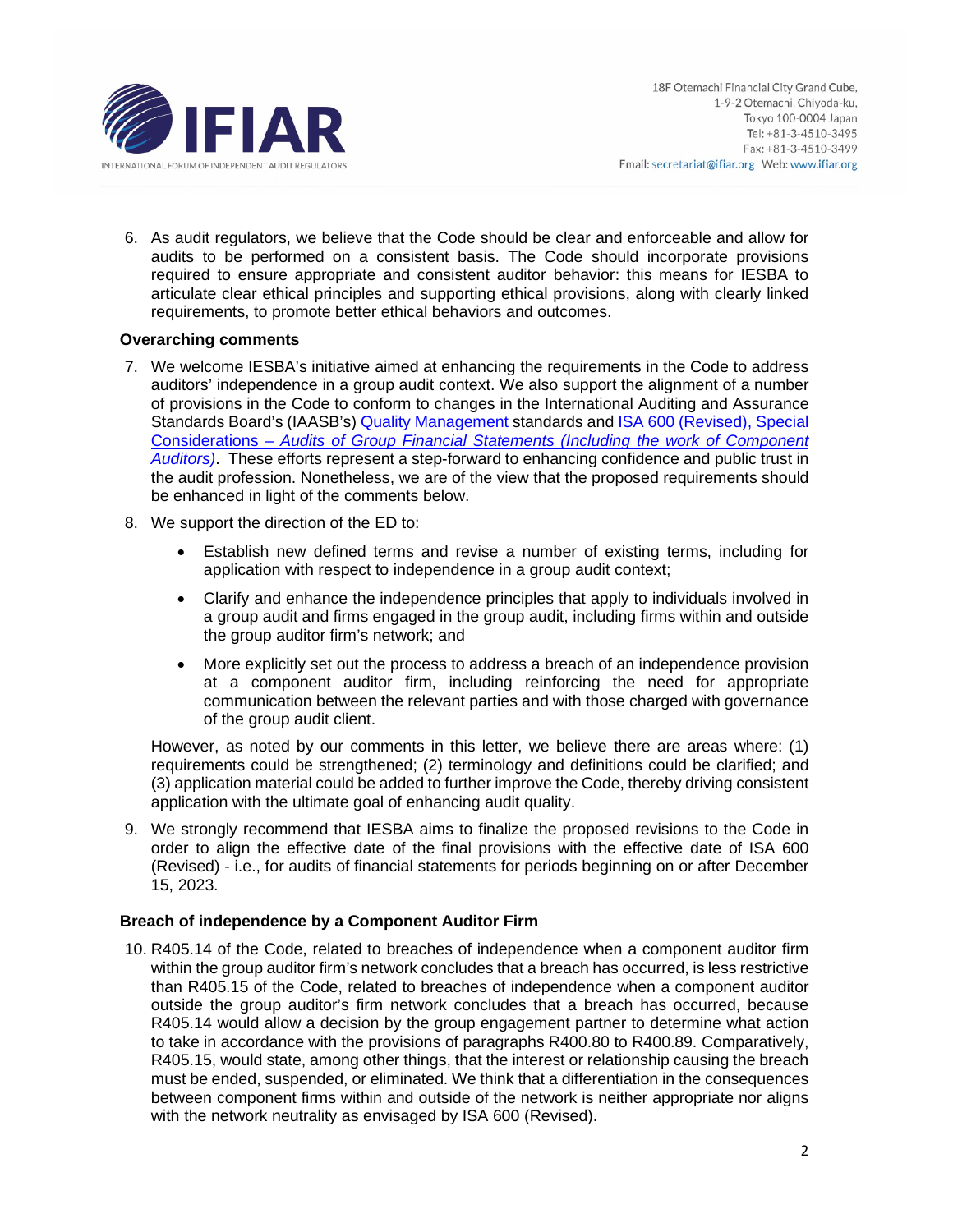

- 11. It is not clear enough why the requirement in R405.19 of the Code for the group auditor firm to communicate breaches by a component auditor firm outside the group auditor firm's network to those charged with governance of the group audit client is not the same as the provisions applicable for other breaches in extant paragraph R400.84 of the Code (i.e., discussion, as per R405.19, versus written communications as per extant paragraph R400.84). We suggest that all breaches, regardless of the component auditor that commits them, require the same method of communication to those charged with governance of the group audit client.
- 12. Additionally, we believe it would be beneficial to specify in the body of paragraphs R405.19 and R405.20 of the Code that communication should be with those charged with governance of the group audit client (instead of this specification appearing only in the header to those paragraphs).

## **Component Auditor Firms Outside a Group Auditor Firm's Network**

13. We advise that IESBA considers including a requirement for component auditor firms outside the group auditor firm's network to inform the group auditor of any relationship or circumstance that: (i) is being included, in accordance with paragraph R405.7 of the Code, when the component auditor firm is identifying, evaluating, and addressing threats to independence (regardless of whether such a threat is actually identified); or (ii) creates, or the component auditor has reason to believe creates, a threat to the component auditor firm's independence and the component auditor firm, in accordance with paragraph R405.8, is evaluating and addressing any such threat. This will assist in applying the Code consistently across the group.

# **Possible Unintended Consequences**

- 14. Paragraph 405.12 A2 of the Code provides relevant context with respect to self-review threats that might be created by a non-network component auditor firm providing non-assurance services. It is currently unclear whether this paragraph relates to Public Interest entities (PIEs) and/or non-public interest entities (non-PIEs). We suggest clarifying the kind of entities to which the provisions in paragraphs 405.12 A2 of the Code are to be applied.
- 15. We also suggest clarifying whether the paragraphs 405.12 A1 and 405.12 A2 of the Code, only deal with component auditor firms outside the network, in addition to the header and the explanatory memorandum.
- 16. In addition, with respect to paragraphs 405.12 A1 and 405.12 A2 of the Code, we suggest an assessment of whether the distinction in requirements for component auditor firms within and outside the network could cause unintended consequences.

# **Clarity and Understandability, Including Terminology Used**

- 17. We generally support the proposed revisions to the Code relating to the definitions of the terms "engagement team" and "group audit", due to the alignment with the IAASB's Quality Management standards (in particular, ISQM 1) and ISA 600 (Revised), respectively. With respect to clarity and understandability, we suggest that IESBA considers revising the amendments for the matters highlighted in the subsequent paragraphs.
- 18. We recommend that the requirements in proposed Section 405 of the Code should specify who at the component auditor firm is responsible for performance of the procedures required under paragraphs R405.7, R405.8, and R405.15 of the Code.